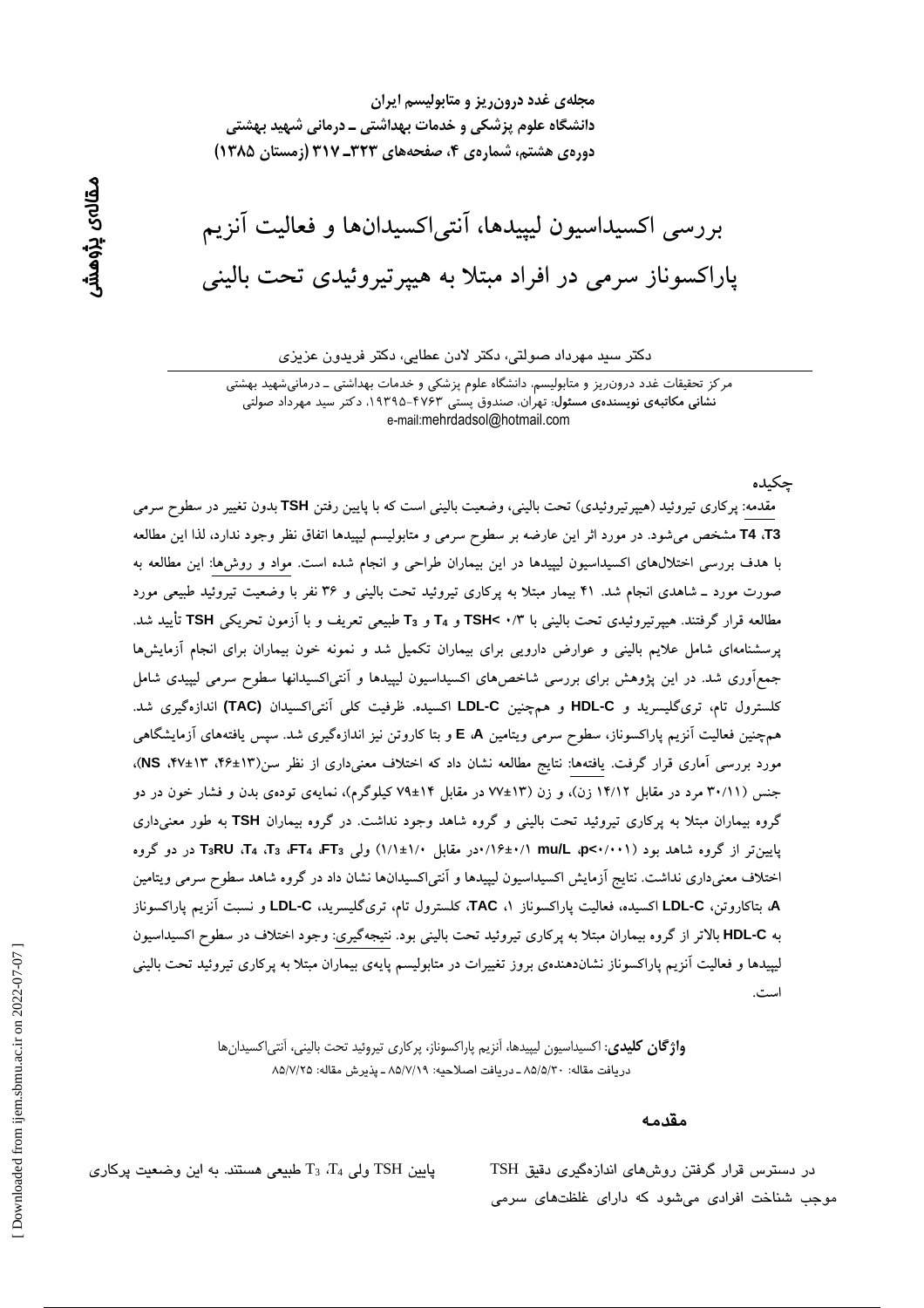تیروئی*دی* تحتبالینی<sup>:</sup> اطلاق میشود این افراد علایم و نشانههای هیپرتیروئیدی را ندارند یا در حد بسیار اندک دارند. مطالعهها شیوع هیپرتیروئیدی تحت بالینی را بین ۴/۷ تا ۱۲/۴ درصد نشان داده است.' این اختلاف در میزان شیوع به علت اختلاف در تعریف هیپرتیروئیدی تحت بالینی بر اساس میزان TSH میباشد. اهمیت بالینی هیپرتیروئیدی تحت بالینی درآثار جانبی آن بر سیستم قلبی ـ عروقی و اسکلتی است.<sup>۲۰۲</sup> افزایش ساخت و ساز و تخریب<sup>ة</sup> استخوانی و در نتیجه افزایش شیوع استئوپروز در این بیماران وجود دارد. اختلالهای همودینامیک، افزایش شیوع آریتمیهای قلبی، هیپرتروفی بطنی و فشارخون در مطالعههای مختلف گزارش شده و بسیاری از این اختلالهای پس از درمان به وضعيت طبيعي برميگردند.<sup>4-۲</sup>

آنزیم پاراکسوناز یک آنزیم وابسته به لیپوپروتئین با دانسیتهی زیاد میباشد. این آنزیم قادر است پراکسیدهای لیپید را هیدرولیز و در نتیجه به عنوان یک عامل آنتی/کسیدان عمل کند.<sup>۷٫۶</sup> افزایش حساسیت لیپید*ه*ا به اکسیداسیون و کاهش عملکرد عوامل آنتیاکسیدان در بیماران هیپرتیروئید در مطالعههای مختلف نشان داده شده است.<sup>۹۰۸</sup> این تغییرات پس از درمان به وضعیت طبی*عی* بازمیگردند.<sup>۹۰۸</sup> در مطالعهای که در مرکز تحقیقات غدد درون ریز و متابولیسم دانشگاه علوم پزشکی شهید بهشتی انجام شد، پژوهشگران نشان دادند که فعالیت آنزیم پاراکسوناز سرمی در بیماران هیپرتیروئید نسبت به گروه شاهد کاهش داشته و پس از درمان به حد طبیعی (گروه شاهد) بازگشته است<sup>. ۱۱۸</sup>۱ تاکنون مطالعهی ثبت شدهای فعاليت عوامل اكسيدان ليپيدي، آنتياكسيدان و فعاليت سرمي آنزیم پاراکسوناز را در بیماران مبتلا به هیپرتیروئیدی تحت بالینی بررسی نکرده است. در صورت وجود اختلالهای سطوح سرمی آنزیم پاراکسوناز و اکسیداسیون در این بیماران میتوان آثار متابولیک پرکاری تیروئید را در این افراد نشان داد.

## مواد و روشها

مطالعه از نوع موردـ شاهدي و تطبيق داده شده براساس سن و جنس بود. مکان نمونهگیری شرق تهران و از جمعیت ساکن شرق تهران تحت پوشش مطالعهی قند و لیپید تهران

بود. نمونههای شاهد براساس تطابق سن و جنس از جمعیت عمومي قند و ليييد انتخاب شدند. نمونهها تحت شرايط ذيل وارد مطالعه شدند: داشتن معیارهای پذیرش، نداشتن معیارهای عدم پذیرش، توافق برای ورود به مطالعه و تکمیل فرم رضايت نامەي كتبي.

معیارهای پذیرش شامل زنان غیرحامله و مردان و زنان در محدودهی سنی ۱۸ تا ۷۵ سال بود. نمونههای گروه مورد بر اساس معیارهای آزمایشگاهی مبتلا به هبیرتیروئیدی تحت بالینی درونزاد بودند. نمونههای گروه شاهد براساس یافتههای بالینی و آزمایشگاهی مبتلا به اختلالهای تیروئید نبو دند.

معیارهای عدم پذیرش شامل بستری در بیمارستان یا عمل جراحي در يک ماه گذشته، حادثهي قلبي ــ عروقي و يا مغزی ــ عروقی در یک ماه گذشته، اختلالهای عملکرد کبدی، كليوى و يا وجود بيمارىهاى التهابى مزمن (اختلال آنزيمهاى کبدی بیش از ۲/۵ برابر، کراتینین بیش از ۱/۳ و یا کلیرانس ادراری کمتر از ۹۰ و یا سندرم نفروتیک)، مصرف الکل بیش از ۸۵ میلی لیتر در روز و یا ۶۰۰ میلی لیتر در هفته، مصرف ویتامین E، ویتامین A، استروئید و داروهای پایین آورندهی چربی خون در ۶ هفتهی گذشته (برای فیبراتها در ۱۲ هفته گذشته)، وجود دیابت و مشکلات تیروئید، مصرف داروهای ضد تيروئيد (ATD) يا تيروئيد بود.

افراد مورد مطالعه در هر دو گروه از ساکنان تحت پوشش مطالعهی قند و لیپید تهران انتخاب شدند. در هر گروه افراد انتخاب و پرسشنامه و نمونههای خون برای اندازەگىرى،ھاى آزمايشگاھى جمعآورى شد. روش نمونهگیری در این مطالعه در مورد بیماران شیوهی غیر احتمالی آسان و در گروه شاهد، روش تصادفی تطبیق داده شده از نظر سن و جنس بود. نمونه خون لخته پس از ١٢-١٠ ساعت ناشتايى از بيماران انتخاب شده تهيه و پس از جداسازی سرم و پلاسما آزمایش شد. نمونهها سپس در دمای A۰ $^{\circ}$ C نگهداری شدند و پس از بررسی معیارهای آزمایشگاهی پذیرش و عدم پذیرش، آزمایشهای تکمیلی انجام شد.

۲۸۵ نفر از افراد تحت پوشش مطالعهی قند و لیپید تهران، کمتر یا مساوی πμu/mL داشته و T<sub>3</sub> و T<sub>4</sub> طبیعی C<sub>4</sub>

i- Subclinical hyperthyroidism

ii-Turnover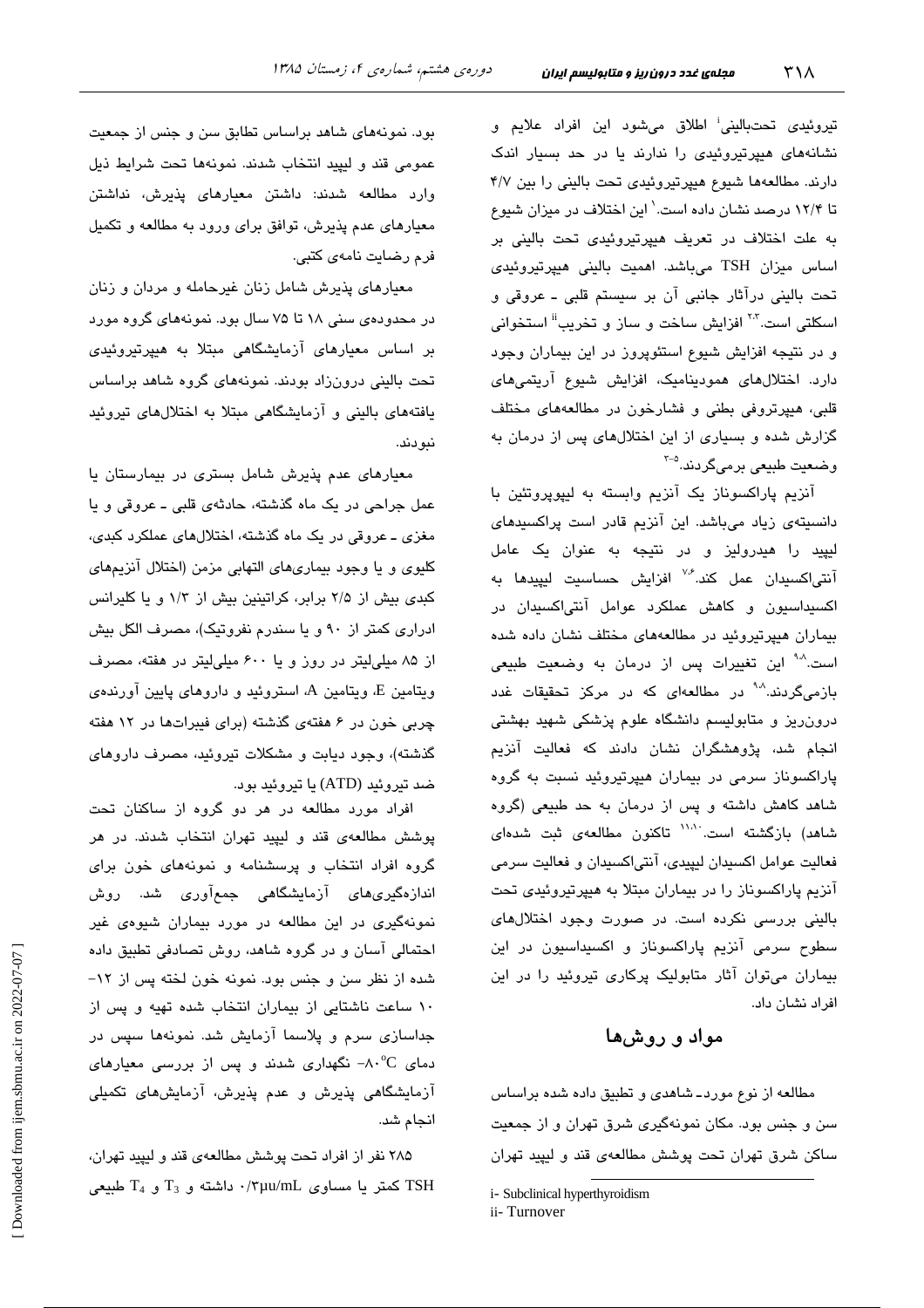داشتند. این افراد به روش IRMA مجدد از نظر سطح TSH  $T_3$  آزمایش شدند و افرادی که TSH <  $\cdot$ /۱ µu/mL و  $T_4$  و آ در محدودهی طبیعی داشتند وارد مطالعه شدند. برای اطمينان از وضعيت هيپرتيروئيديسم اين افراد، TRH آزمون با تزریق ۲۰۰ میکروگرم TRH و کنترل TSH نیم ساعت بعد انجام شد و افرادی که افزایش کمتر از ۱ داشتند وارد مطالعه شدند. همهی افراد فوق از نظر معیارهای پذیرش و عدم پذیرش مورد بررسی های بالینی و آزمایشگاهی قرار گرفتند. پرسشنامه برای تمام بیماران تکمیل شد و معاینههای آنترپومتری و معاینهی تیروئید توسط پزشک انجام شد. برای همهی بیمارانی که معیارهای پذیرش را داشتند و معیارهای عدم پذیرش را نداشتند، آزمایشهای شاخصهای اكسيداسيون ليپيدها، آنتى اكسيدانها و فعاليت پاراكسوناز سرمی انجام شد.

افراد گروه شاهد نیز از جمعیت عمومی شهر تهران در مطالعهی قند و لیپید تهران انتخاب شدند. این گروه از نظر سن و جنس با گروه بیماران هیپرتیروئید تطبیق داده شدند. این طرح توسط کمیتهی اخلاق در پژوهش مرکز تحقیقات غدد تصويب شد.

نمونهی خون افراد در شرایط ناشتا گردآوری شد. سرم نمونهها توسط سانتریفوژ (۲۵۰۰ دور در دقیقه، ۳۰ دقیقه و در دمای ۴ درجهی سانتیگراد) جداسازی و نمونههای متعدد برای اندازهگیریهای بعدی در دمای C^۰- نگهداری شد. همهی آزمایشها در آزمایشگاه مرکز تحقیقات درون ریز و متابولیسم دانشگاه علوم پزشکی شهید بهشتی انجام شد.

میزان کلسترول تام و تریگلیسرید سرم به وسیلهی کیتھای تجارتی (پارس آزمون ـ ایران) اندازہگیری شدند. HDL-C نیز پس از رسوب با فسفوتنگستیک اسید اندازهگیری شد. LDL-C با استفاده از فرمول فریدوال برای نمونههایی که میزان تریگلیسرید آنها کمتر از f..mg/dL بود، محاسبه شد. در بیمارانی که میزان تریگلیسرید بالاتر از ۴۰۰mg/dL داشتند، سطح LDL-C محاسبه نشد. ضریب تغییرات برای آنزیم پاراکسوناز ۵/۶٪ در U/mL ۸۶ ۵/۸٪ در U/mL ۶۹ و ۴/۴٪ در ۱۳۰ U/ml به دست آمد. برای

ظرفیت کلی آنتی|کسیدانها ضریب تغییرات برون و درون اندازهگیری و به ترتیب ۱٪ و ۳٪ بود.

فعالیت آنزیم پاراکسوناز با اضافه کردن ۱۵ میکرولیتر  $(\cdots \text{ mmol/L } _{\varrho})$  pH=A) Tris. HCl و pH=A) شامل ۲ میلی مول در لیتر CaCl2 و ۵/۵ میلی مول در لیتر پاراکسون اندازهگیری شد. مقدار تولید P ـ نیتروفنل با استفاده از اسپکتروفتومتر در ۴۰۵ نانومتر و ۲۵ درجهی سانتی،گراد تعیین شد. محتوی پراکسیداسیون لیپید به وسیلهی اندازهگیری TBARS با روش فلورومتری ارزیابی شد. همچنین محتوی پراکسیداسیون لیپید با اندازهگیری FPLP ارزیابی شد. بتا کاروتن، ویتامین A به روش HPLC اندازهگیری شدند. برای اندازهگیری ظرفیت کلی PH= V/۴) PBS سيکرومول سرم به PBS (۲۰ i(TAC) ABTS (۶/۱ μmol/L) و متميوگلوبولين (ABTS (۶/۱ μmol/L (۶۴۰ µmol/L) به عنوان سوبسترا و كروموژن و پراکسیدهیدروژن (۲۵۰ µmol/L) به عنوان سوبسترا اضافه شد. میزان کاهش رنگ سبز آبی که به وسیلهی Elisa Reader اندازهگیری شد. ظرفیت کلی آنتیاکسیدان (TAC) براساس توانامی کاهش فریک پلاسما (FRAP Method) و با استفاده از (ROCH Diagnostics, Basel, Switzerland) اندازهگیری شد. به طور خلاصه روش FRAP، میزان تغییر رنگ را آبی ناشی از تبدیل Fe III بدون رنگ به Tripyridyltriazine Fe II در جذب nm ۵۹۳ اندازهگیری میکند.

TSH به روش IRMA در آزمایشگاه مرکز تحقیقات غدد درون ریز و متابولیسم دانشگاه علوم پزشکی شهید بهشتی اندازەگىرى شد.

ەتغىرھاي پيوستە، (كلسترولتام، ترىگليسريد، HDL-C، TBARS ،FPLP ،LDL-C، ميزان LDL-C اكسيدهى سرم، ظرفیت کلی آنتی|کسیدان، بتاکاروتن، ویتامین A و فعالیت آنزیم پاراکسوناز سرمی) بین گروه شاهد و هیپرتیروئید با استفاده از آزمون تی مقایسه شدند. در مواردی که استفاده از آزمون اسمیرونوف کولموگرز نشاندهندهی توزیع غیر نرمال متغیر مورد بود، متغیر با آزمون منویتنی U مورد مقاسىه قرار گرفت.

i-Total antioxidant capacity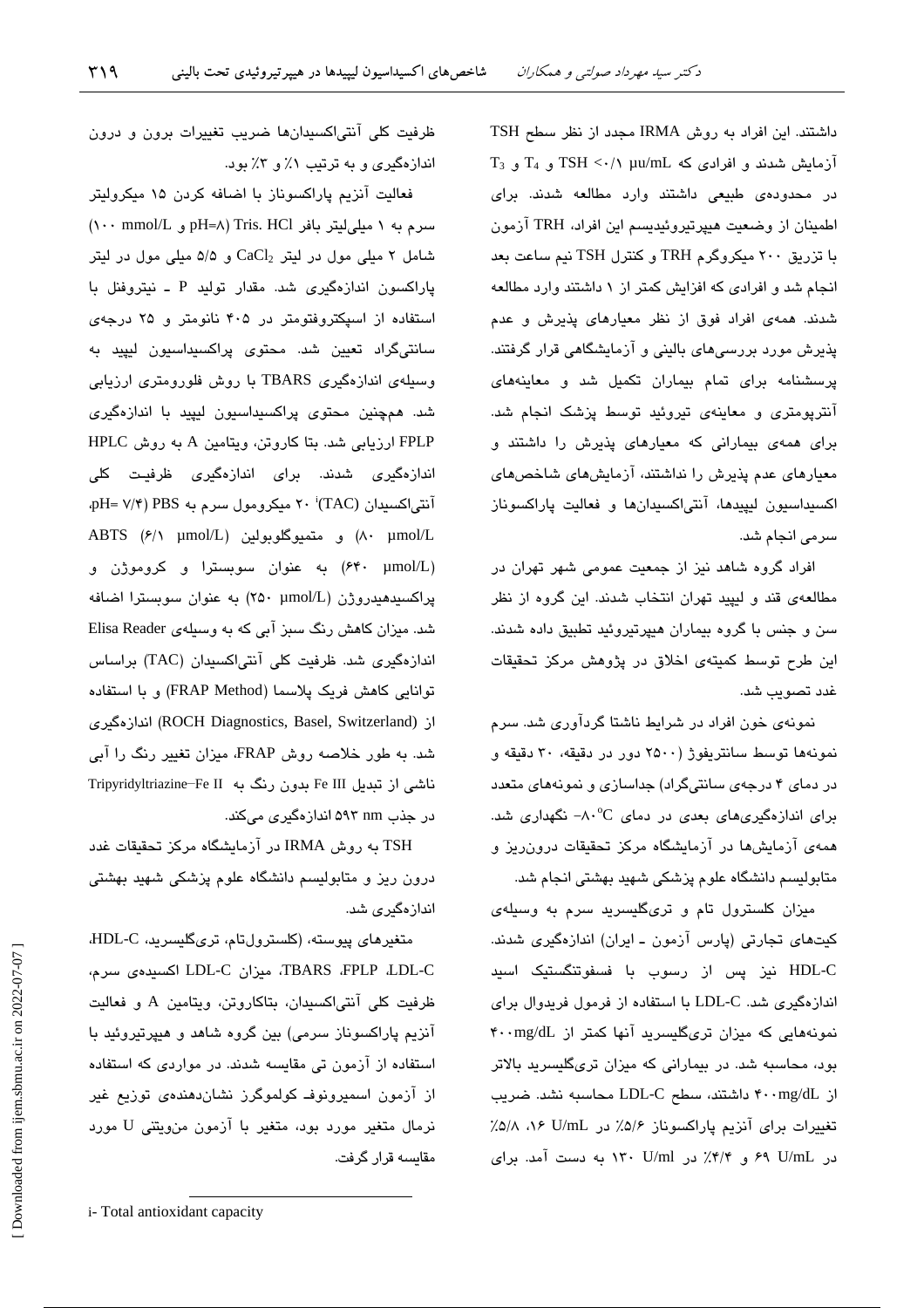متغیرهای قابل طبقهبندی بین گروهها با آزمون مجذور کای و نسبت Odds مقایسه شد. سطح معنیداری آماری ۰/۰۵ در نظر گرفته شد.

### بافتهها

۴۱ نفر در گروه بیماران مبتلا به تیروتوکسیکوز تحت بالینی و ۳۶ نفر در گروه شاهد قرار گرفتند. از نظر سن، جنس، شاخصهای آنتروپومتریک و فشار خون اختلاف معنیداری بین دو گروه دیده نشد (جدول ۱).

در بررسی شاخصهای آزمایشگاهی عملکرد تیروئید، کلیه و کبد، سطح TSH به طور معنیداری در گروه مبتلا به تیروتوکسیکوز تحت بالینی از گروه شاهد پایینتر بود (۰٫۱۰+/۱۰ mu/L .p<۰/۰۰ در مقابل ۱/۱±۱/۱) ولی در سایر شاخصها اختلاف معنیداری بین دو گروه وجود نداشت (جدول ۲). در مقایسهی متغیرهای لیپیدی سطوح سرمی کلسترول تام و LDL-C به طور معنیداری در گروه مورد بالاتر و HDL-C پایینتر از گروه شاهد بود (جدول ۳). بررسی متغیرهای اکسیداسیون لیپید و آنتیاکسیدانها نشان داد که سطوح سرمی ویتامین A، بتا کاروتن، LDL-C

اکسیده، فعالیت آنزیم پاراکسوناز ۱، ظرفیت کلی آنتی|کسیدان (TAC) و نسبت PON/HDL-C در گروه شاهد به طور معنى دارى بالاتر از گروه مورد بود (جدول ٣). فعالیت آنزیم پاراکسوناز ۱ در گروه مورد ۲۶/۲±۵۲/۹ و در گروه شاهد U/mL 7\72+8/8 و اختلاف بين آنها معنى دار  $(p<\cdot/\cdot\cdot\tau)$ بو د

جدول ۱– مقایسه متغیرهای بالینی در افراد مبتلا به پرکاری تیروئید تحت بالینی و گروه شاهد

| شاهد          | یرکار <i>ی</i> تیروئی <i>د</i>           |                                    |
|---------------|------------------------------------------|------------------------------------|
| $(n=\tau)$    | تحت باليني (n=۴۱)                        | متغير                              |
| ۴۶±۱۳         | $\mathbf{y} \mathbf{y} \pm \mathbf{y}^*$ | سن (سال)                           |
| ۱۴/۱۲         | $\mathbf{r} \cdot / \mathbf{v}$ .        | جنس (زن/مرد)                       |
| $VV + VY$     | $V$ ۹ $\pm$ ۱۴                           | وزن (کیلوگرم)                      |
| ۲۹±۳          | $Y4 \pm Y$                               | $(\text{Kg/m}^2)$ نمایهی تودهی بدن |
| 177±10        | ۱۲۵±۱۷                                   | فشار خون سيستولى                   |
|               |                                          | (میلی متر جیوه)                    |
| ۷٩±٨          | <b>VA±A</b>                              | فشار خون دياستولى                  |
|               |                                          | (میلی متر جیوه)                    |
| $V\Delta + V$ | ۷٩±٨                                     | نبض (تعداد در دقيقه)               |
|               |                                          |                                    |

\* اختلاف هیچیک از متغیرها معنیدار نبود؛ † میانگین ± انحراف معيار.

جدول ۲– مقایسهی متغیرهای آزمایشگاهی پایه، آزمونهای تیروئید و عملکرد کلیه و کبد در افراد مبتلا به پرکاری تیروئید تحت بالینی و گروه شاهد

| متغير                                        | پرکاری تیروئید تحت بالینی (n=۴۱)                   | شاهد (n=۳۶)                             |
|----------------------------------------------|----------------------------------------------------|-----------------------------------------|
| $(\mu g/dL)$ T <sub>4</sub>                  | $\frac{1}{\sqrt{7}}$                               | $9/01 \pm 1/7$                          |
| $(ng/dL)$ T <sub>3</sub>                     | $101 \pm 12$                                       | $Y^{\beta}$                             |
| $(\%)$ T <sub>3</sub> RU                     | $\Upsilon \cdot / \Upsilon \pm \Upsilon / \Lambda$ | $\mathcal{F} \cdot / \mathcal{F}$       |
| $(mu/L)$ TSH                                 | $\cdot/\sqrt{2\pm1}\cdot x$                        | $\frac{1}{2}$                           |
| قند خون ناشتا (میلیگرم در دسیلیتر)           | <b>AA±YV</b>                                       | $\lambda$ $\lambda$ + $\lambda$         |
| کراتینین (میلیگرم در دسیلیتر)                | $\cdot/\lambda$ ± $\cdot/\tau$                     | $\cdot$ /9± $\cdot$ /۲                  |
| آسپارتات آمینوترانسفراز (میلیگرم در دسیلیتر) | $Y \cdot / \lambda \pm V/Y$                        | $19/7\pm V/f$                           |
| آلانین آمینو ترانسفراز (میلیگرم در دسیلیتر)  | $19/1 \pm 9/9$                                     | <b>11/۶±1/7</b>                         |
| بیلی روبین (میلیگرم در دسیلیتر)              | $\frac{1}{\sqrt{\frac{1}{2}} \cdot \pi}$           | $\sqrt{\cdot}$ $\pm \cdot$ / $\sqrt{ }$ |
|                                              |                                                    |                                         |

- p<-/·-\،>p: أ ميانگين ± انحراف معيار $\uparrow$  :p<-/·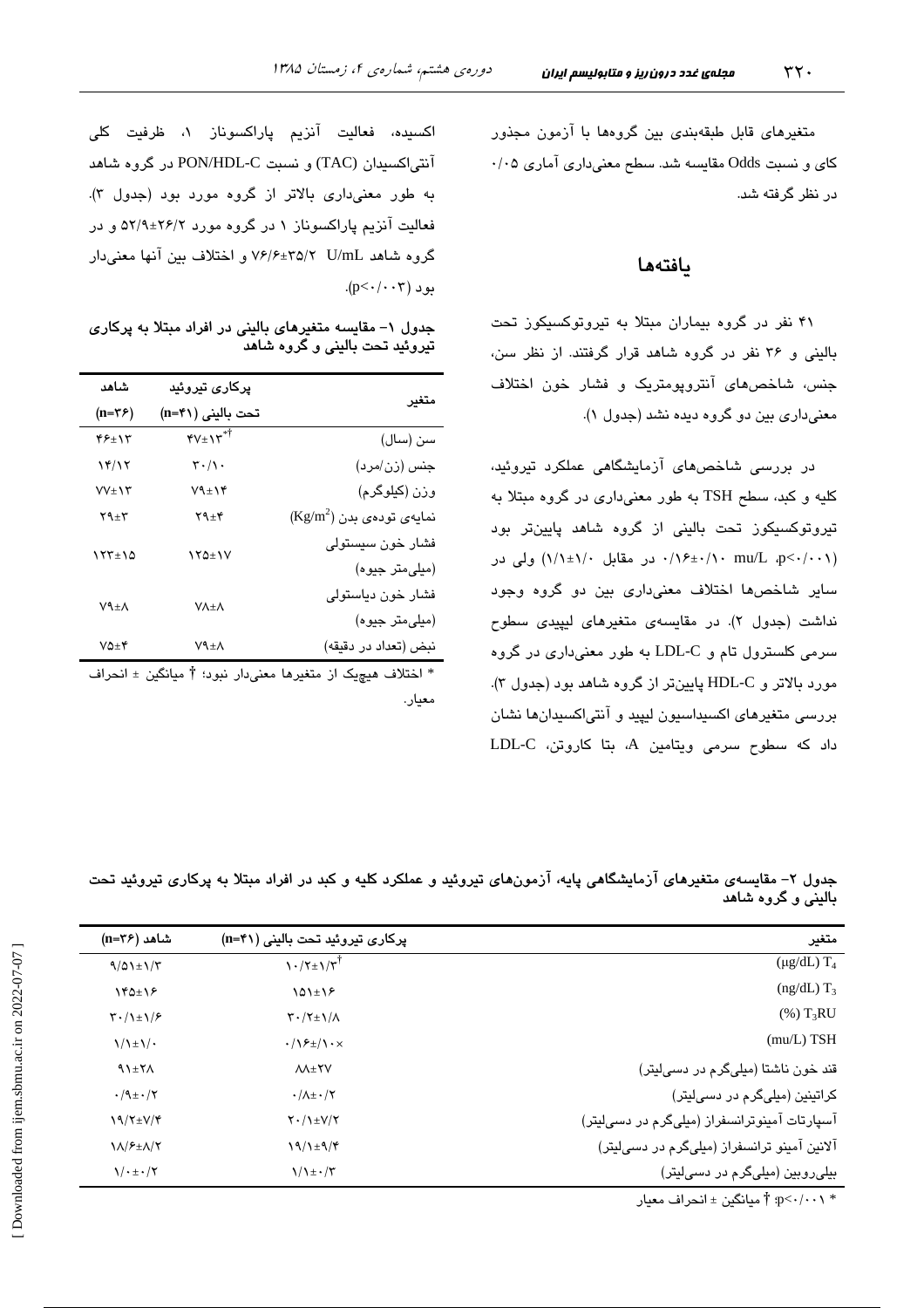| $\mathbf{P}$           | شاهد (n=۳۶)                                      | پرکاری تیروئید تحت بالینی (n=۴۱)                                  | متغير                     |
|------------------------|--------------------------------------------------|-------------------------------------------------------------------|---------------------------|
| $\cdot/\cdot\cdot$ ۳   | $54/V \pm 10/9$                                  | $\Delta Y/F \pm Y/Y/\mathcal{A}^{\dagger}$                        | (ug/dL) A ريتامين         |
| $\cdot/\cdot$ $\wedge$ | $\sqrt{\cdot}$ $\pm \cdot$ / $\sqrt{ }$          | $\cdot$ /9 $\pm \cdot$ /۴                                         | $(mg/dL) E$ ويتامين E     |
| $\cdot/\cdot \wedge$   | $Y9/Y \pm 11/\Delta$                             | $Y\1/V \pm 1\1/\Delta$                                            | بتا كاروتن (μg/dL)        |
| $\cdot/\cdot\cdot$     | $Q/Y \pm 1/Y$                                    | $\frac{f}{\tau + 1}$                                              | اسید اوریک (mg/dL)        |
| $\cdot/\cdot\cdot$ ۲   | $FQ/\Delta \pm YQ/F$                             | $\Delta$ $\cdot$ / $\lambda$ $\pm$ $\lambda$ $\gamma$ / $\lambda$ | $(mg/dL)$ اکسیده $LDL$    |
| $\cdot/\cdot\cdot$ ۳   | $V$ ۶/۶ $\pm$ ۳۵/۲                               | $QY/9=Y9/4$                                                       | آنزیم پاراکسوناز ۱ (U/mL) |
| $\cdot/\cdot \wedge$   | 131±178                                          | $\lambda \Delta \Delta \pm V$                                     | آریل استراز (U/mL)        |
| $\cdot/\cdot\cdot$     | $\frac{1}{4} \cdot \frac{\pi}{4}$                | $1/F_{\pm}$ ./۲                                                   | (MU/L) TAC                |
| $\cdot/\cdot\cdot$ ۶   | $YY^{\pm} \Delta F$                              | 191±۳A                                                            | كلسترول تام (mg/dL)       |
| $\cdot/\lambda$        | $YY+YY$                                          | <b>111±18</b>                                                     | ترىگليسريد (µmol/L)       |
| $\cdot/\cdot\cdot$     | $\Upsilon V/\cdot \pm \Upsilon \cdot / \Upsilon$ | $\Delta\Lambda/\Lambda \pm 17/$                                   | $(mg/dL) HDL-C$           |
| $\cdot/\cdot\cdot$     | $Yf^{\mu}$                                       | 95/1577/1                                                         | $(mg/dL)$ LDL-C           |
| $\cdot/\cdot\cdot$     | $Y/\lambda \pm \lambda/\lambda$                  | $.795 \pm .750$                                                   | PON/HDL                   |
| $\cdot/\cdot7$         | $\cdot/\Delta \pm \cdot/\Lambda$                 | $\cdot$ / $\mathcal{F}$ + $\cdot$ /۲                              | OX-LDL/LDL                |

جدول ۳– مقایسهی متغیرهای لیپیدی، اکسیداسیون لیپیدها و آنتی!کسیدانها در بیماران مبتلا به پرکاری تیروئید تحت بالینی و گروه شاهد

TAC= Total antioxidant capacity; PON= Paraoxonase activity; OX-LDL= Oxidized LDL-C 1 8 ;7A%7 ± @% †

#### بحث

.<br>نتایج مطالعهی حاضر نشان داد تغییرات عمدهای در سطح ليبيدها و هجچنين شاخص هاي اکسيدسيون ليبيدها و فعالیت آنزیم پاراکسوناز سرمی در بیماران مبتلا به پرکاری .<br>تیروئید تحت پالینی نسبت به گروه شاهد وجود دارد. این تغییرات بیشتر به سمت کاهش سطح لبیدها، فعالیت آنزیم پاراکسوناز و ظرفیت کلی آنتیاکسیدانهای محلول در آب شامل ويتامين E ،A و بتا كاروتن است. تيروتوكسبكوز تحت ۔<br>باللئے یه وضیعتی اطلاق مےگردد که سطح سرمی TSH کاهش بافته (سرکوب شده) و سطح هورمونهای تیروئید طبیعی باشد. برخلاف هیپوتیروئیدی تحت بالینی که  $(T_4, T_3)$ علايم و نجوه درمان و تأثيرات متابوليک آن تا جدود زيادي مورد پررسی قرار گرفته است در مورد هیپرتیروئیدی تحت بالبني مطالعههاي گستر دواي انجام نشده است. اين مطالعهها محدود به تأثیر پرکاری تحت بالینی در وضعیت متابولیسم سیستم قلبی ــ عروقی و اسکلتی میباشد. پرفعالی سیستم قلس ـ عروقي که يا افزايش فشار خون سيستولي و افزايش ضربان قلب مشخص مے شود در این بیماران گزارش شدہ

است. در گزارش های اکوکاردیوگرافی این بیماران افزایش شبوع هبیر تروفی بطن چپ گزارش شده است انواع آریتم ها در این بیماران نسبت به گروه شاهد شیوع بیشتری دارد. همحنين افزايش ساخت و ساز و تخريب استخوان در بیماران میتلا به تیرو توکسیکو ز تحت بالینی منجر به افزایش بروز و شیوع استئوپنی و سایر بیماریهای استخوانی با ساخت و ساز و تخریب بالا میگردد.

پاراکسوناز آنزیمی مستقر بر HDL-C است که از اکسیده شدن LDL-C ممانعت میکند. بنا بر این افزایش فعاليت اين آنزيم ميتواند از تشكيل OX-LDL جلوگيري كند. <sup>۷۶</sup> کاهش فعالیت آنزیم پاراکسوناز در وضعیتهای بالینی مختلف مانند دبابت ملیتوس، استعمال سیگار و بیماری عروق کرونر گزارش شده است.<sup>۲٬۱۲</sup> اختلالهای اکسیداسیون لسدها در بیماریها همراه اختلال عملکرد تیروئید وجود دارد. مطالعههای Invitro و Invivo افزایش سرعت اكسيداسيون ليبيدها و به دنبال آن مصرف آنتے(كسيدنها در اختلالهای عملکرد تیروئید را گزارش کردهاند.<sup>۹۸</sup> عزیزی و همکاران در مطالعهای روی ۵۰ پیمار میتلا به هیدرتبروئیدی بارز ضمن مقایسهی آنها با گروه شاهد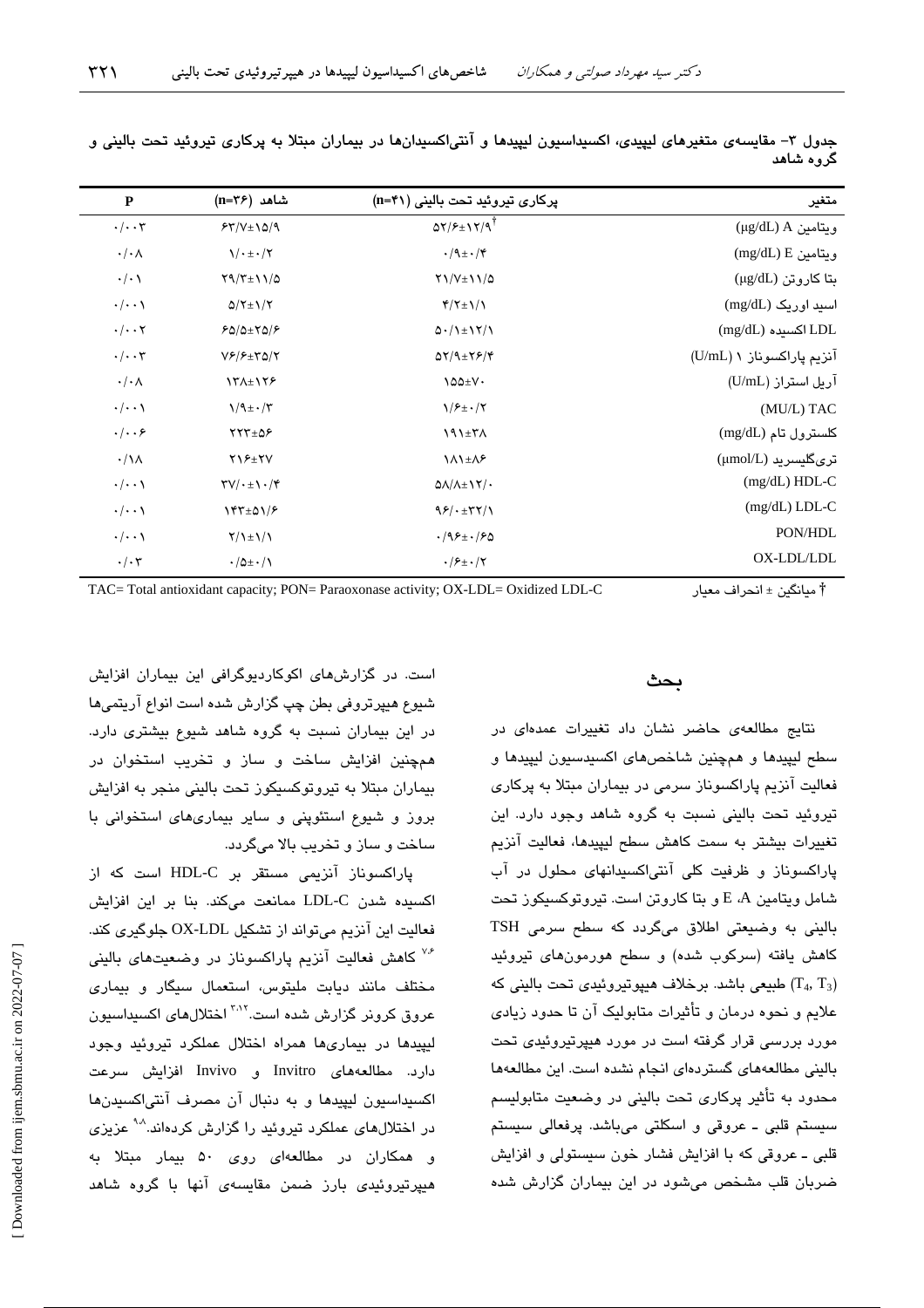کاهش فعالیت آنزیم پاراکسوناز را در این بیماران نشان دادند. `` در فاز دوم مطالعهی مذکور، پژوهشگران ۲۵ نفر از این بیماران را درمان کردند. و آنها نشان دادند که هر چه این بیماران به طرف وضعیت طبیعی شدن عملکرد تیروئید (بوتروئيد) بروند فعاليت آنزيم پاراكسوناز افزايش مى بايد و در ۱۶ بیماری که پس از ۶ ماه یوتیروئید شدند اختلاف معنی داری بین آنزیم پاراکسوناز آنها و گروه شاهد وجود نداشت. ``

پژوهشگران در مطالعههای مختلف افزایش استرسهای اکسیداتیو را ناشی از افزایش متابولیسم پایه میدانند این مسأله باعث افزایش رادیکالهای آزاد اکسیژن و یراکسیدهای هیدروژن و افزایش اکسیداسیون LDL-C میشود. افزایش استرسهای اکسیداتیو باعث افزایش آنتی/کسیدانها شده و در نتیجه کاهش فعالیت و سطح آنتی/کسیدانها در این وضعیت دیده میشود<sup>۹۰۸</sup> طبق این استدلال آنزیم پاراکسوناز نیز به عنوان یک آنزیم آنتیاکسیدان در وضعیت پرکاری تیروئید واضح، کاهش می یابد. افزایش بیان گیرندههای LDL-C و در نتیجه افزایش کلیرانس آن از خون و همچنین افزایش متابولیسم کبدی لیپیدها که با افزایش تعداد و بیان گیرندهها و فعالیت آنزیمهای کبدی مشخص میشود همگی در ایجاد تغییرات وسيع در سطح ليپيدهای خون مؤثر هستند.

مطالعههای اکسیداسیون لیپیدها و آنتی|کسیدانها می تواند نشاندهندهی تغییرات متابولیسم پایه در وضعیتهای بالینی مختلف باشد. در مطالعهی حاضر همانطور که مشاهده شد کاهش فعالیت آنتیاکسیدانها شامل ویتامینهای محلول در آب، ظرفیت کلی آنتی/کسیدان سرم (TAC) و فعاليت آنزيم ياراكسوناز ١ در بيماران مبتلا به تیروتوکسیکوز تحت بالینی دیده شد. از مجموع یافتهها و گفتههای فوق میتوان نتیجهگیری کرد که تیروتوکسیکوز تحت بالینی یک وضعیت پاتولوژیک است که با افزایش متابوليسم پايه منجر به تغيير در اكسيداسيون ليپيد*ه*ا و آنتی|کسیدانها میشود. برای نتیجهگیری دقیقتر لازم خواهد بود تا این بیماران در یک مطالعهی کارآزمایی بالینی در مورد اثر دارو بر شاخصهای اکسیداسیون بررسی شوند. از پافتههای این بررسی میتوان نتیجه گرفت که میپرتیروئی*دی* تحت بالینی نیز مانند هیپوتیروئی*دی* تحت بالینی یک وضعیت بالینی پاتولوژیک است، که منجر به تغمر در متابولسیم یابه و در نتیجه در سطح لبیندی و عوامل اکسیداسیون لیپیدها و آنتیاکسیدانها میشود.

## سياسگزاري

.<br>نویسندگان از کلیه*ی ه*مکاران سایت شرق که در تهیه و تنظیم این پژوهش همکاری نمودند سپاسگزاری می،نمایند.

#### **References**

- 1. Parle JV, Franklyn JA, Cross KW, Jones SC, Sheppard MC. Prevalence and follow-up of abnormal thyrotrophin (TSH) concentrations in the elderly in the United Kingdom. Clin Endocrinol (Oxf) 1991; 34: 77-83.
- 2. Foldes J, Tarjan G, Szathmari M, Varga F, Krasznai I, Horvath C. Bone mineral density in patients with endogenous subclinical hyperthyroidism: is this thyroid status a risk factor for osteoporosis? Clin Endocrinol (Oxf) 1993; 39: 521-7.
- 3. Auer J, Scheibner P, Mische T, Langsteger W, Eber O, Eber B. Subclinical hyperthyroidism as a risk factor for atrial fibrillation. Am Heart J 2001; 142: 838-42.
- 4. Biondi B. Palmieri EA. Fazio S. Cosco C. Nocera M. Sacca L, et al. Endogenous subclinical hyperthyroidism affects quality of life and cardiac morphology and function in young and middle-aged patients. J Clin Endocrinol Metab 2000; 85: 4701-5.
- Biondi B, Fazio S, Coltorti F, Palmieri EA, Carella C,  $\sim$ Lombardi G, et al. Clinical case seminar: Reentrant atrioventricular nodal tachycardia induced  $hv$ levothyroxine. J Clin Endocrinol Metab 1998; 83: 2643-.5
- 6. Hegele RA. Paraoxonase genes and disease. Ann Med 1999: 31: 217-24.
- Navab M, Berliner JA, Watson AD, Hama SY, Territo  $7^{\circ}$ MC, Lusis AJ, et al. The Yin and Yang of oxidation in the development of the fatty streak. A review based on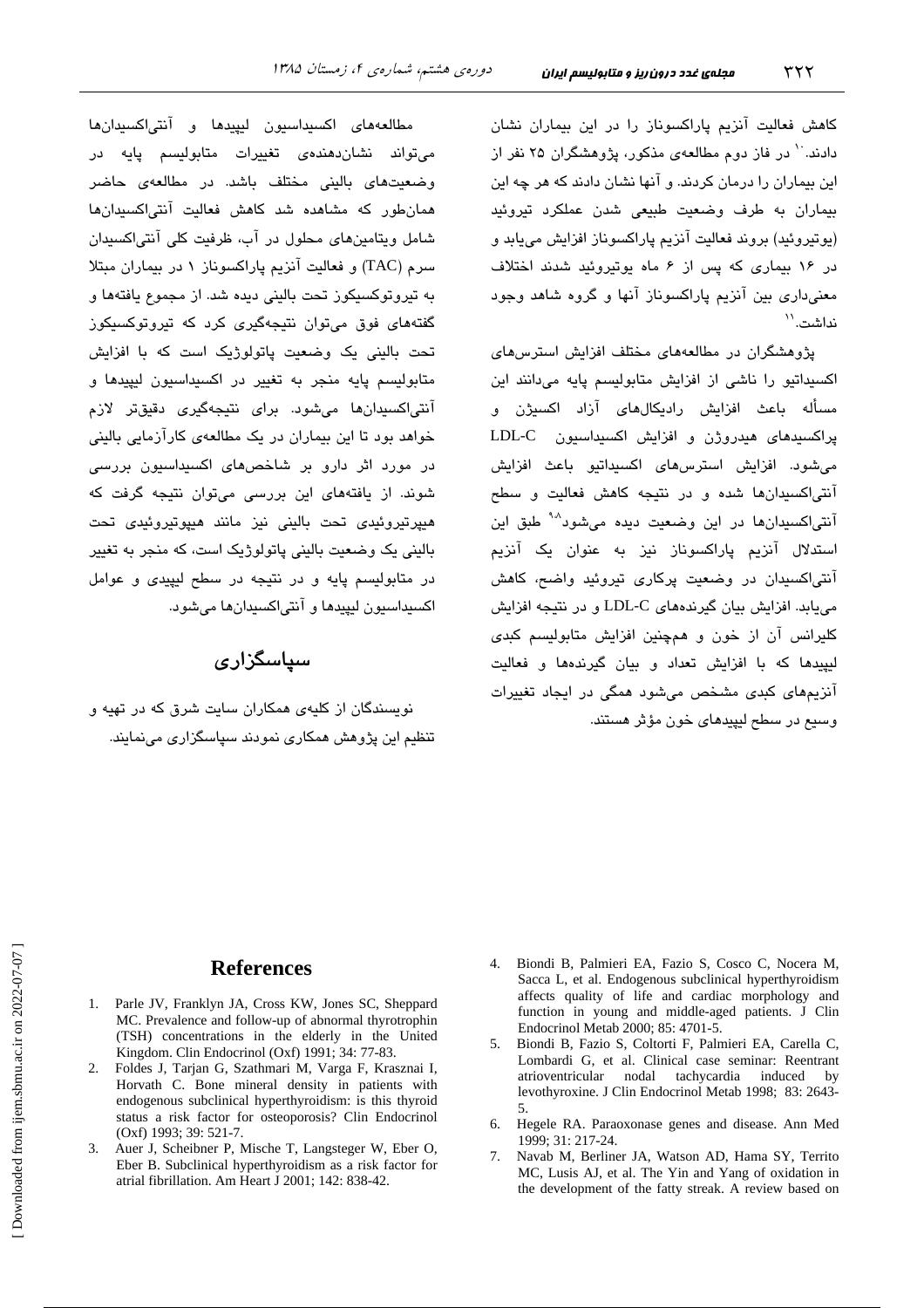the 1994 George Lyman Duff Memorial Lecture. Arterioscler Thromb Vasc Biol 1996; 16: 831-42.

- 8. Costantini F, Pierdomenico SD, De Cesare D, De Remigis P, Bucciarelli T, Bittolo-Bon G, et al. Effect of thyroid function on LDL oxidation. Arterioscler Thromb Vasc Biol 1998; 18: 732-7.
- 9. Sundaram V, Hanna AN, Konerul L, Newman HA, Falko JM. Both hypothyroidism and hyperthyroidism enhance low-density lipoprotein oxidation. J Clin Endocrinol Metab 1977; 82: 491-4.
- 10. Azizi F, Raiszadeh F, Solati M, Etemadi A, Rahmani M, Arabi M. Serum paraoxonase 1 activity is decreased in thyroid dysfunction. J Endocrinol Invest 2003; 26: 703- 9.
- 11. Raiszadeh F, Solati M, Etemadi A, Azizi F. Serum paraoxonase activity before and after treatment of thyrotoxicosis. Clin Endocrinol (Oxf) 2004; 60: 75-80.
- 12. Aubo C, Senti M, Marrugat J, Tomas M, Vila J, Sala J, et al. Risk of myocardial infarction associated with Gln/Arg 192 polymorphism in the human paraoxonase gene and diabetes mellitus. The REGICOR Investigators. Eur Heart J 2000; 21: 33-8.
- 13. Cascorbi I, Laule M, Mrozikiewicz PM, Mrozikiewicz A, Andel C, Baumann G, et al. Mutations in the human paraoxonase 1 gene: frequencies, allelic linkages, and association with coronary artery disease. Pharmacogenetics 1999; 9: 755-61.